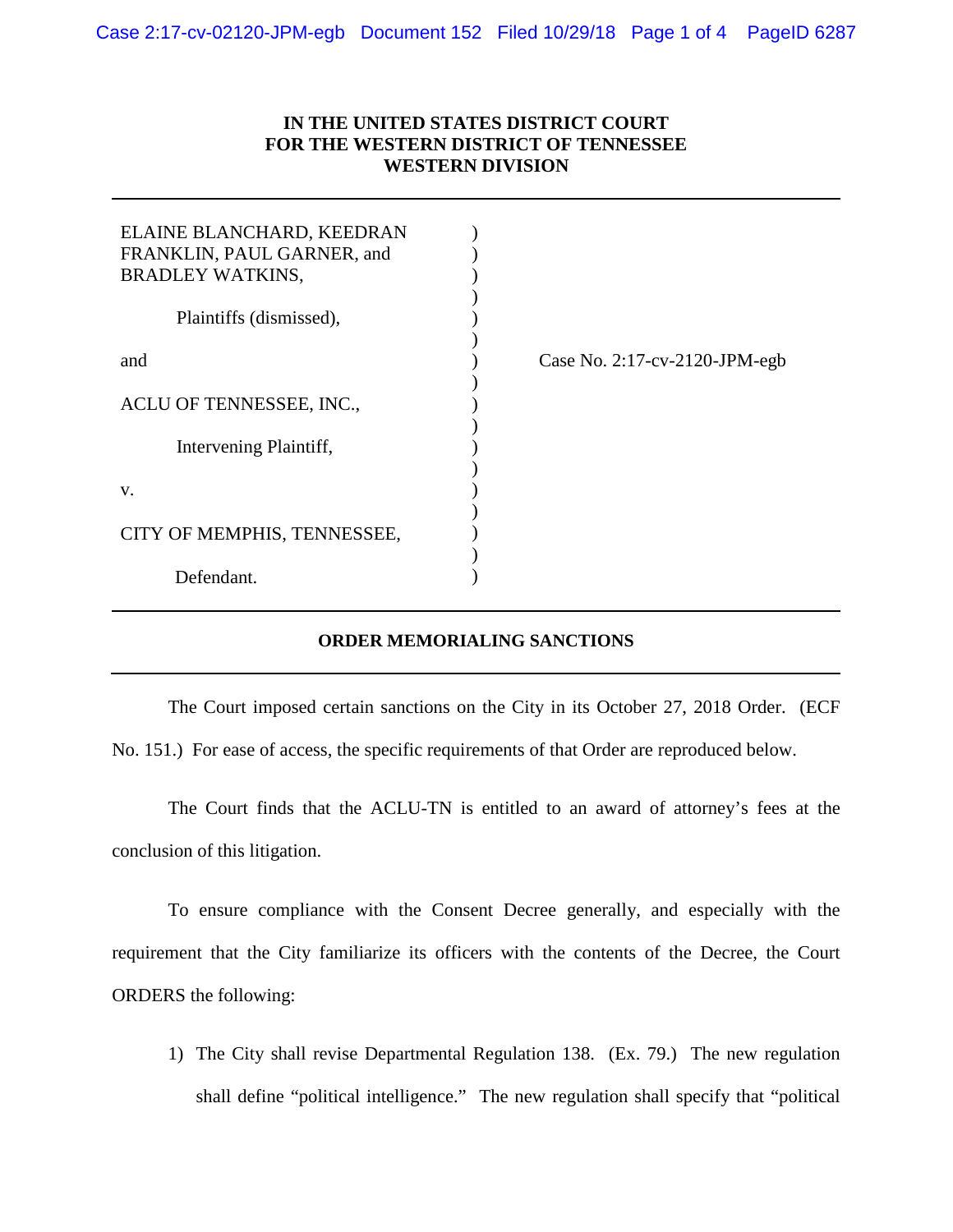intelligence" includes any investigation into the lawful exercise of First Amendment rights, even if the investigating officer or unit does not have a partisan political motive. The new regulation shall specify that political intelligence is not permissible as a goal of an investigation nor as the means to an end of an otherwise lawful investigation. The new regulation shall inform officers that investigations into unlawful conduct that may incidentally result in the receipt of information relating to First Amendment rights are permissible, but require approval as set out in Consent Decree § G. The City shall submit the revised Departmental Regulation to the Court no later than January 14, 2019 for review and approval.

2) The City shall design training for members of OHS, RTCC, and MPD's Command Staff. The new training shall define "political intelligence." The new training shall specify that "political intelligence" includes any investigation into the lawful exercise of First Amendment rights, even if the investigating officer or unit does not have a partisan political motive. The new training shall specify that political intelligence is not permissible as a goal of an investigation nor as the means to an end of an otherwise lawful investigation. The new training shall inform officers that investigations into unlawful conduct that may incidentally result in the receipt of information relating to First Amendment rights are permissible, but require approval as set out in Consent Decree § G. No officer may be assigned to RTCC or OHS, or be promoted to the Command Staff without receiving this training. The City shall submit a training plan to the Court no later than January 14, 2019 for review and approval.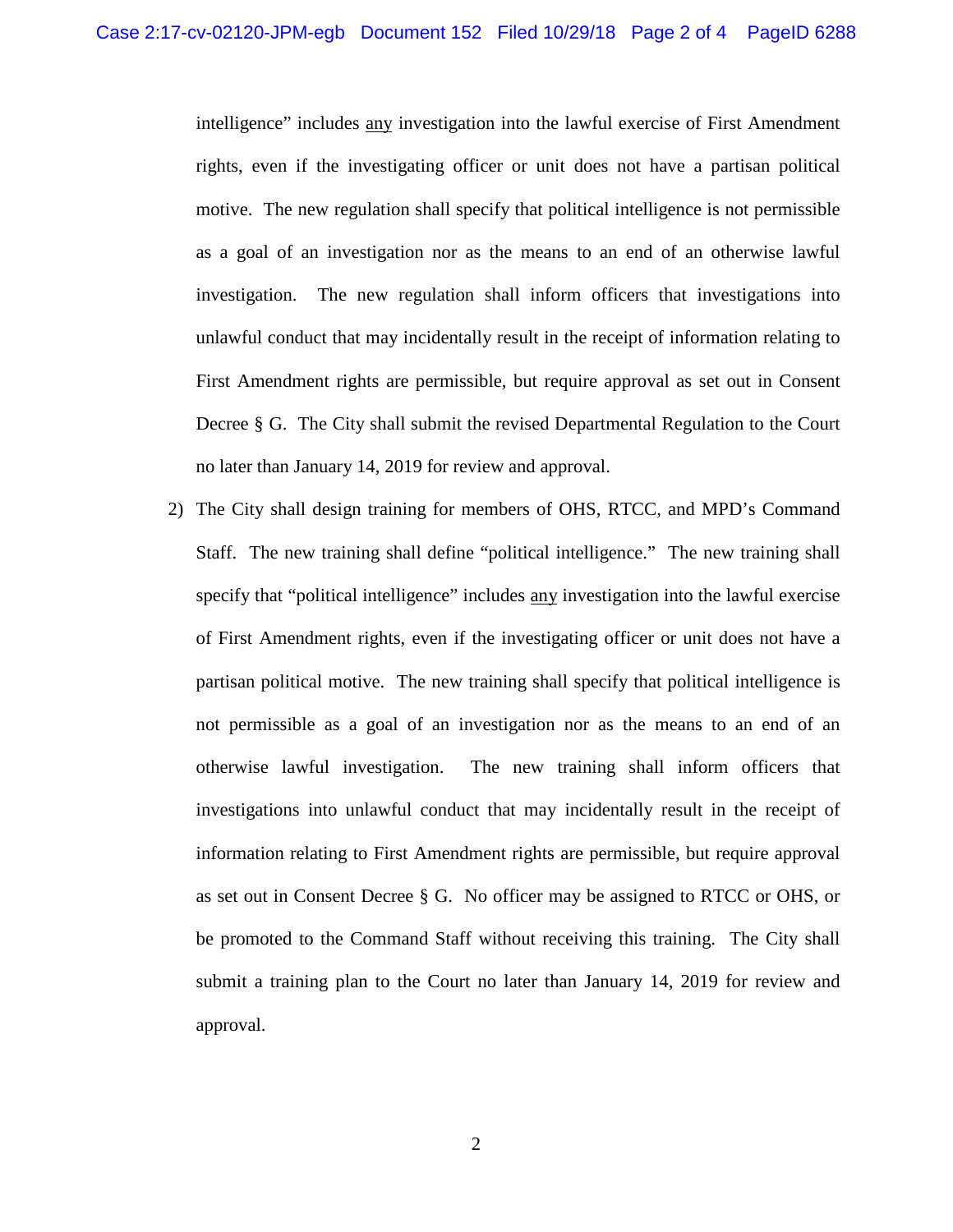- 3) The City shall establish a process for the approval of investigations into unlawful conduct that may incidentally result in political intelligence. While the Court does not decide at this time whether the Consent Decree permits delegation of this task, the City's proposal may, for the time being, proceed as though delegation is permitted. If the City does seek to delegate the approval process set out by  $\S$  G of the Consent Decree, it shall provide that the process is administered by an officer outside of the direct chain of command of the unit or officer requesting authorization. The City shall establish this process through a proposed written policy that shall be submitted to the Court no later than January 14, 2019 for review and approval.
- 4) The City shall establish written guidelines for the use of manual social media searches and of social media collators in compliance with the Decree. The City shall make these guidelines available to all officers with access to social media collators, and to all officers assigned to OHS and RTCC. The City shall submit these guidelines to the Court no later than January 14, 2019 for review and approval.
- 5) The City shall maintain a list of all search terms entered into social media collators or otherwise used by MPD officers collecting information on social media while on duty. This list shall be filed under seal every three months until the Court orders otherwise. The first filing shall be submitted no later than January 14, 2019 and shall reflect all such social media searches conducted from November 1, 2018 through December 31, 2018.

Plaintiff ACLU-TN shall, within 21 days of receipt of materials submitted by the City pursuant to 1, 2, 3, 4, and 5 above, file any objections to said proposals or, if there are no objections, a document stating that there are no objections.